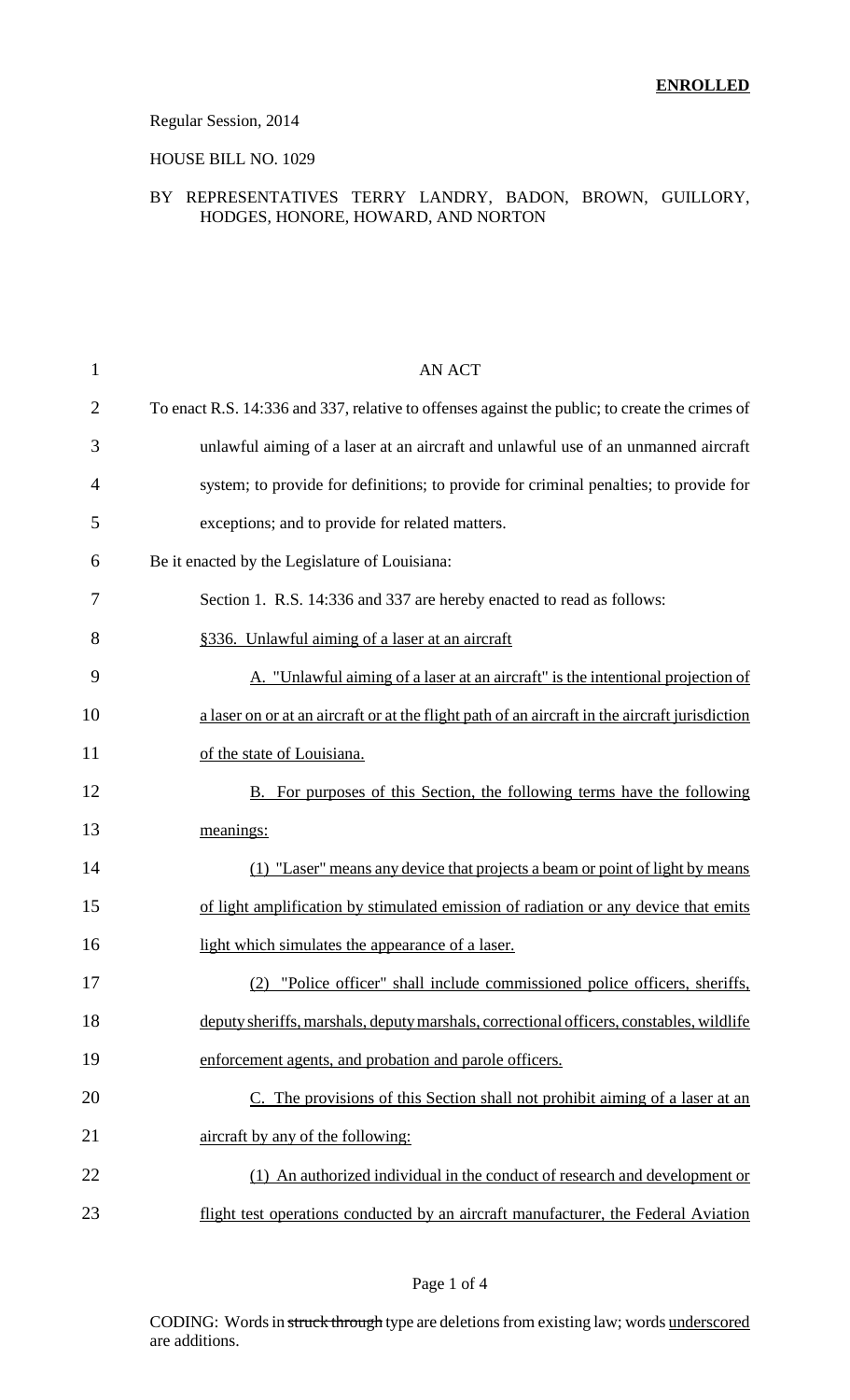|                | HB NO. 1029<br><b>ENROLLED</b>                                                      |
|----------------|-------------------------------------------------------------------------------------|
| 1              | Administration, or any other person authorized by the Federal Aviation              |
| $\overline{2}$ | Administration to conduct research and development or flight test operations.       |
| 3              | (2) Members or employees of the United States Department of Defense,                |
| 4              | United States Department of Homeland Security, or police officers acting in the     |
| 5              | course and scope of their official duties for the purpose of research, development, |
| 6              | operations, testing, or training.                                                   |
| 7              | (3) A person using a laser emergency signaling device to send an emergency          |
| 8              | distress signal.                                                                    |
| 9              | D.(1) Whoever commits the crime of unlawful aiming of a laser at an aircraft        |
| 10             | shall be imprisoned with or without hard labor for not less than one year nor more  |
| 11             | than five years and shall be fined two thousand dollars.                            |
| 12             | (2) On a conviction for a second or subsequent offense, the offender shall be       |
| 13             | imprisoned with or without hard labor for not less than two years nor more than ten |
| 14             | years and shall be fined four thousand dollars.                                     |
| 15             | §337. Unlawful use of an unmanned aircraft system                                   |
| 16             | A. Unlawful use of an unmanned aircraft system is the intentional use of an         |
| 17             | unmanned aircraft system to conduct surveillance of, gather evidence or collect     |
| 18             | information about, or photographically or electronically record a targeted facility |
| 19             | without the prior written consent of the owner of the targeted facility.            |
| 20             | B. As used in this Section, the following definitions shall apply:                  |
| 21             | (1) "Unmanned aircraft system" means an unmanned, powered aircraft that             |
| 22             | does not carry a human operator, can be autonomous or remotely piloted or operated, |
| 23             | and can be expendable or recoverable. "Unmanned aircraft system" does not include   |
| 24             | any of the following:                                                               |
| 25             | (a) A satellite orbiting the earth.                                                 |
| 26             | (b) An unmanned aircraft system used by the federal government or a person          |
| 27             | who is acting pursuant to contract with the federal government to conduct           |
| 28             | surveillance of specific activities.                                                |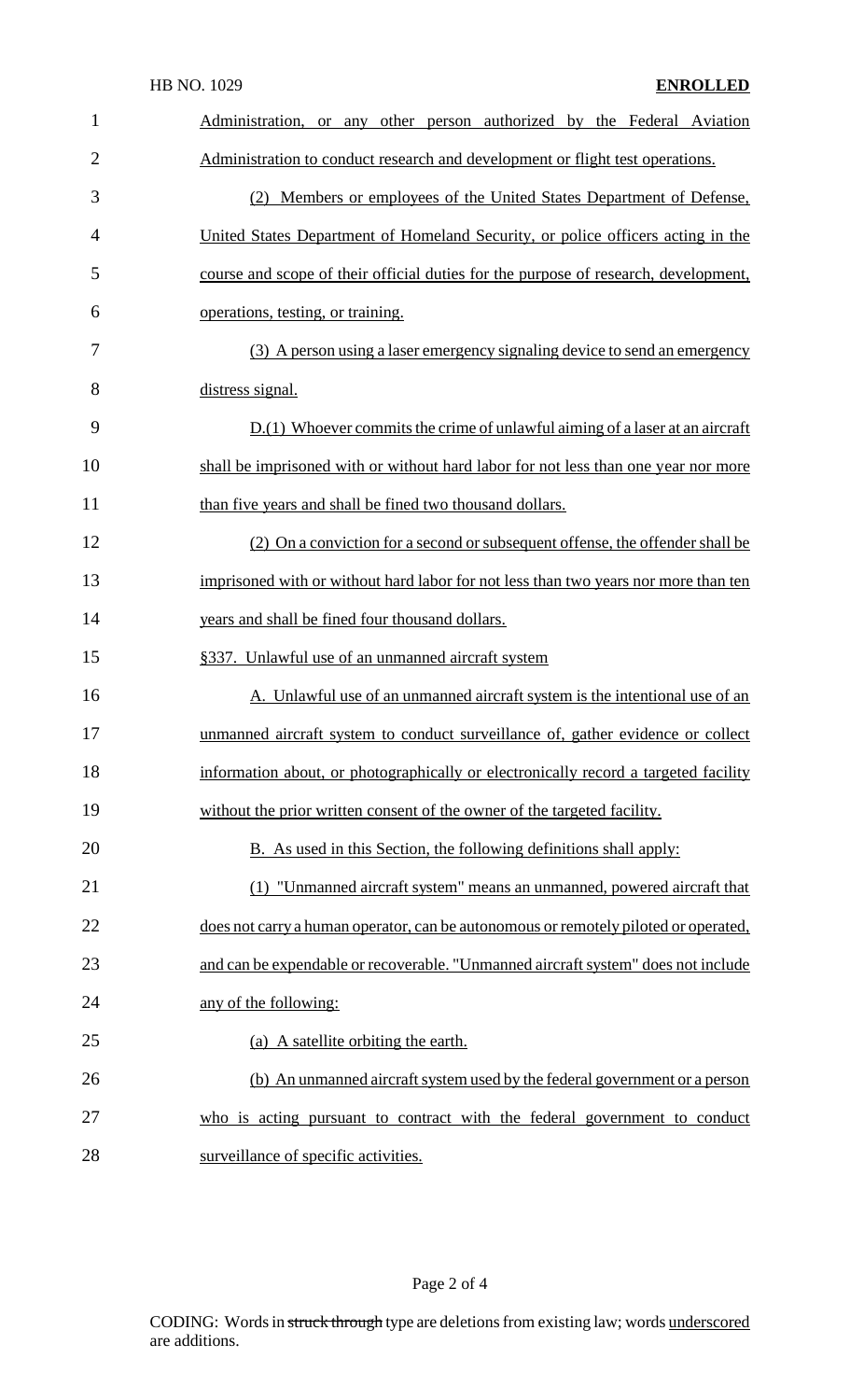| $\mathbf{1}$   | (c) An unmanned aircraft system used by the state government or a person               |
|----------------|----------------------------------------------------------------------------------------|
| $\overline{2}$ | who is acting pursuant to a contract with the state government to conduct              |
| 3              | surveillance of specific activities.                                                   |
| $\overline{4}$ | An unmanned aircraft system used by a local government law<br>(d)                      |
| 5              | enforcement agency or fire department.                                                 |
| 6              | (2) "Targeted facility" means the following systems:                                   |
| 7              | (a) Petroleum and alumina refineries.                                                  |
| 8              | (b) Chemical and rubber manufacturing facilities.                                      |
| 9              | (c) Nuclear power electric generation facilities.                                      |
| 10             | (3) "Federal government" means the United States of America and any                    |
| 11             | department, agency, or instrumentality thereof.                                        |
| 12             | (4) "State government" means the state of Louisiana and any department,                |
| 13             | agency, or instrumentality thereof.                                                    |
| 14             | $C(1)$ Nothing in this Section shall prohibit a person from using an unmanned          |
| 15             | aircraft system to conduct surveillance of, gather evidence or collect information     |
| 16             | about, or photographically or electronically record his own property that is either of |
| 17             | the following:                                                                         |
| 18             | (a) Located on his own immovable property.                                             |
| 19             | (b) Located on immovable property owned by another under a valid lease,                |
| 20             | servitude, right-of-way, right of use, permit, license, or other right.                |
| 21             | Third persons retained by the owner of the property described in<br>(2)                |
| 22             | Paragraph (1) of this Subsection shall not be prohibited under this Section from using |
| 23             | an unmanned aircraft system to conduct activities described in Paragraph (1) of this   |
| 24             | Subsection.                                                                            |
| 25             | D. The provisions of this Section shall apply unless preempted by applicable           |
| 26             | federal law or by regulations adopted by the Federal Aviation Administration.          |
| 27             | $E(1)$ Whoever commits the crime of unlawful use of an unmanned aircraft               |
| 28             | system shall be fined not more than five hundred dollars, or imprisoned for not more   |
| 29             | than six months, or both.                                                              |

## Page 3 of 4

CODING: Words in struck through type are deletions from existing law; words underscored are additions.